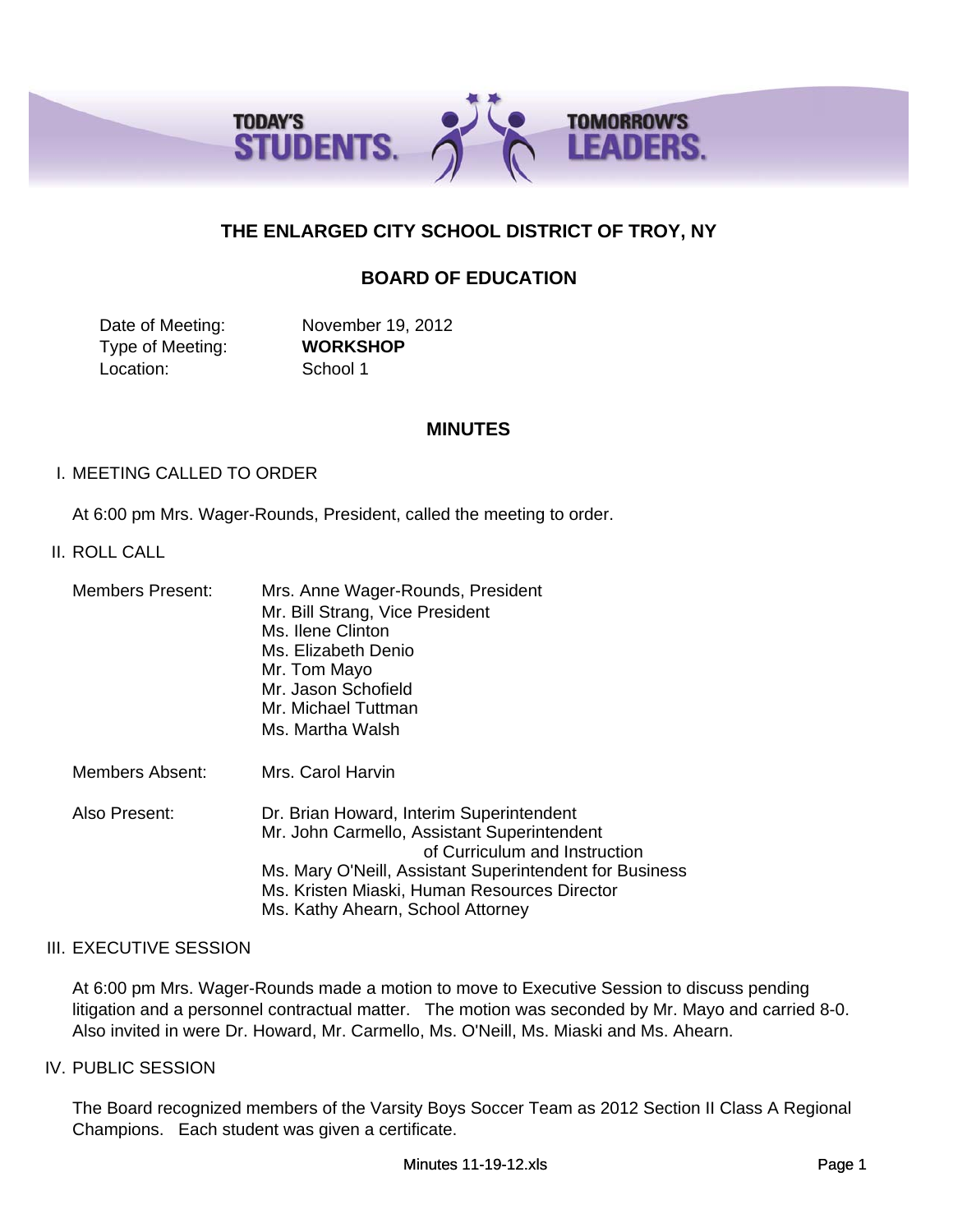Mrs. Wager-Rounds also announced Thanksgiving traditions in the district. PS14 students prepared food baskets for families in need and PS1 faculty/staff will prepare a Thanksgiving meal for students. Dr. Howard said there will be a team of administrators and teachers running in the Troy Turkey Trot. Approximately 30 T-shirts were ordered.

## IV. PUBLIC INPUT ON AGENDA AND NON-AGENDA ITEMS

Tina VanEpp (THS parent) - Would like to know status of THS musical. Dr. Howard said the location of musical is between two sites which Mr. Mariano will determine after he visits them.

## *NON-ACTION ITEMS*

### V. BUSINESS FINANCE REPORT

Ms. Kathleen Cietek, District Treasurer reviewed October financial reports. There was nothing unusual to report and no questions.

Ms. Mary O'Neill, Assistant Superintendent for Business, distributed a budget binder to Board members. At this point, the information is confidential.

Mr. Strang asked for budget to be broken down line-by-line for a future meeting.

## VI. REVIEW POLICIES

1. School Involvement in Political Activities 1310

Mr. Strang was concerned about changes to policy from original version. He feels incumbents have an advantage with access to school grounds and it appears policy is making petitions for new candidates more difficult. Other districts do not restrict board members from getting candidate petitions on school grounds. Kathy Ahearn, school attorney, stated that current policy refers to "partisan" activities; which is not a school election. She also said that board members wear "two hats" as a representative of the district and a member of the community. Dr. Howard said there needs to be a level playing field for new candidates and incumbents.

It was decided to leave policy 1310 as is and no changes. Mr. Strang will review policy further and anyone wishing a change in language should email Board Clerk by 12/5.

- 2. Voting Procedures 2120 NYSSBA recommendations accepted. Merge 2120.1 into 2120.
- 3. Agenda Format 2341 NYSSBA recommendations accepted. Merge 2341.1 into 2341.
- 4. Agenda Preparation and Dissemination 2342 NYSSBA sample accepted as written. This is a new policy.
- 5. Cocurricular and Extracurricular Activities and Eligibility 5200 Mr. Carmello recommended we remove language requiring a minimum GPA for clubs. Participation in sports does have a minimum GPA requirement and that is indicated in the Code of Conduct. Page 1, item 5 change "school" to "administration".
- 6. Interscholastic Sports 5280 NYSSBA changes accepted.
- 7. Student Records 5500

Ms. Ahearn confirmed that the district would not release students social security numbers because they are not part of "directory information". Parents additionally have the option to "opt out" if desired. Ms. Clinton asked about PTA directories providing contact information. Ms. Ahearn said parents are choosing to share address and phone numbers.

8. School Building Safety 8110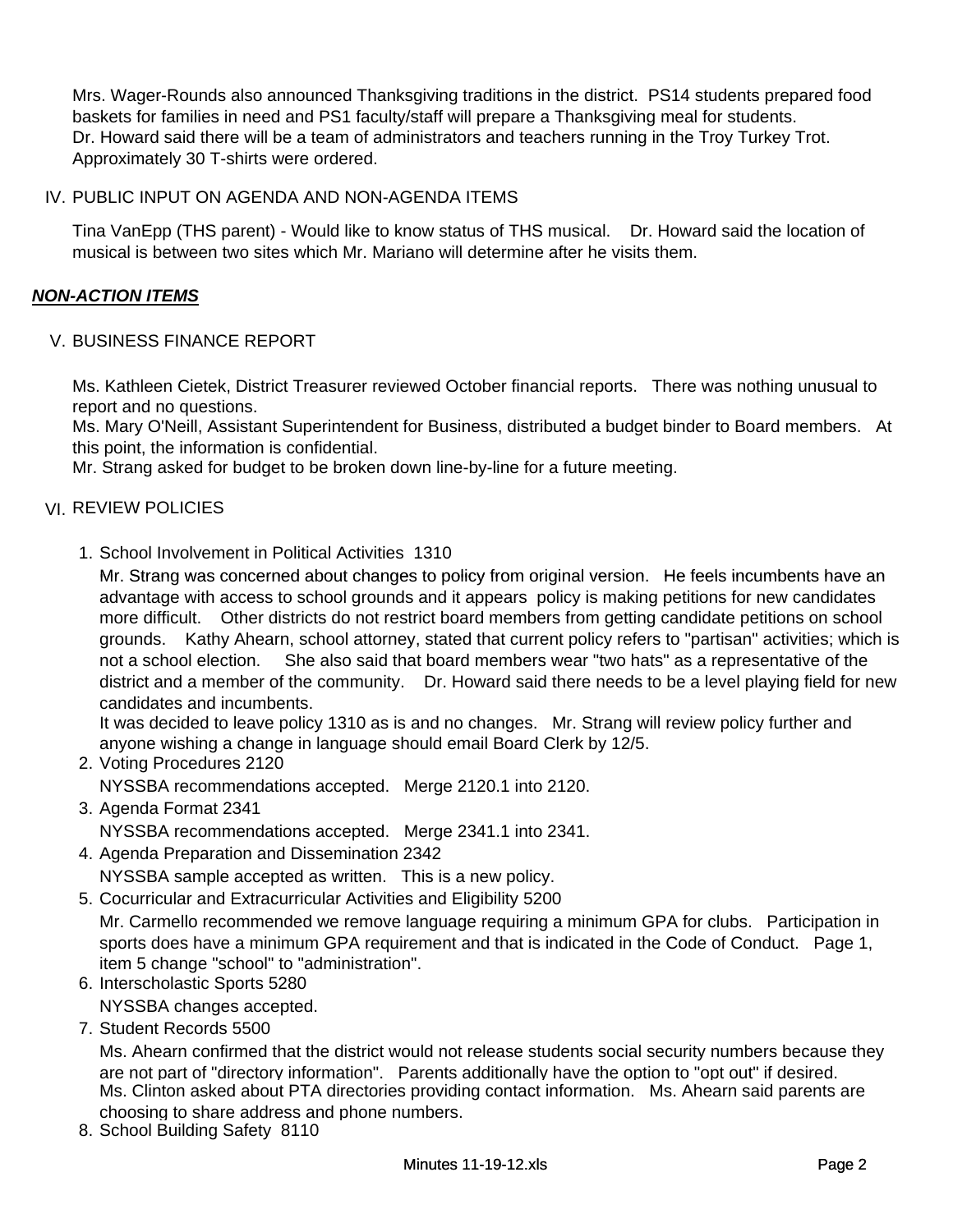NYSSBA sample accepted as written. This is a new policy. Dr. Howard said it is a good idea to have a Health and Safety Committee as stated in policy.

# VII. 2013 ELECTION

1. Absentee Ballot Application

Board discussed proposed changes to application form made by school attorney. Ms. Ahearn said that Education Law is silent regarding a third party picking up ballot for voters and does not address this issue. Therefore, it does not prohibit a third party designee. She does not recommend the absentee ballot application be posted to the website. Board Clerk will verify signatures with Board of Elections if there is an issue.

2. Voting Locations

Mr. Tuttman would like voters to follow the district elementary school boundary map for assigning polling sites. However, this would become an issue for voters if their child is in special education or have chidlren enrolled in different schools. The County Board of Elections does not oversee school district voting lines. The district has followed the county voting districts which are published in the local newspaper.

## VIII. NYSSBA CONVENTION REPORT

Five Board members: Mrs. Wager-Rounds, Mr. Strang, Mrs. Harvin, Mr. Mayo and Mr. Tuttman; Dr. Howard and Mr. Carmello attended the convention in Rochester.

This is first time an Assistant Superintendent for Curriculum has attended the convention. There is p a lot of information for Assistant Superintendent for Business as well. Mrs. Wager-Rounds would like to alternate between Assistant Superintendents going to future conventions.

Mrs. Wager-Rounds was Troy's voting delegate. Attendees reported on workshops they attended.

## IX. COMMITTEE UPDATES

1. School 2 Playground

Mr. Strang reported on progress. Donations are at \$7000 but equipment is estimated to be \$120,000. HVCC is helping with grant application process. Committee is looking to purchase some equipment for children to use by spring.

2. 6th Grade Transition Committee/Middle School Name

Mr. Carmello reported that there has been good dialogue among the committee members addressing concerns. He will be meeting with teachers regarding curriculum for 6th grade. Mr. Dunn is holding meetings with 5th grade parents who will be transitioning to the Middle School next year.

Mrs. Wager-Rounds stated that architects need to know the name of Middle School so they can order signage. They would like be consistent with THS campus.

Dr. Howard is in support of a new name for the Middle School to remove any negative association with DMS. A new name would be a new beginning and he would like to see W. Kenneth Doyle's name on an interior space.

Mr. Dunn, DMS Principal, said he is supportive of a new name which will help regain the trust of the community.

Board will vote at December 5th meeting regarding name change of W. Kenneth Doyle Middle School to Troy Middle School.

3. Building Use Committee

Dr. Howard reported that the committee has met twice and toured PS12 and PS1. Next meeting will be at School 14 and Zak House will be toured.